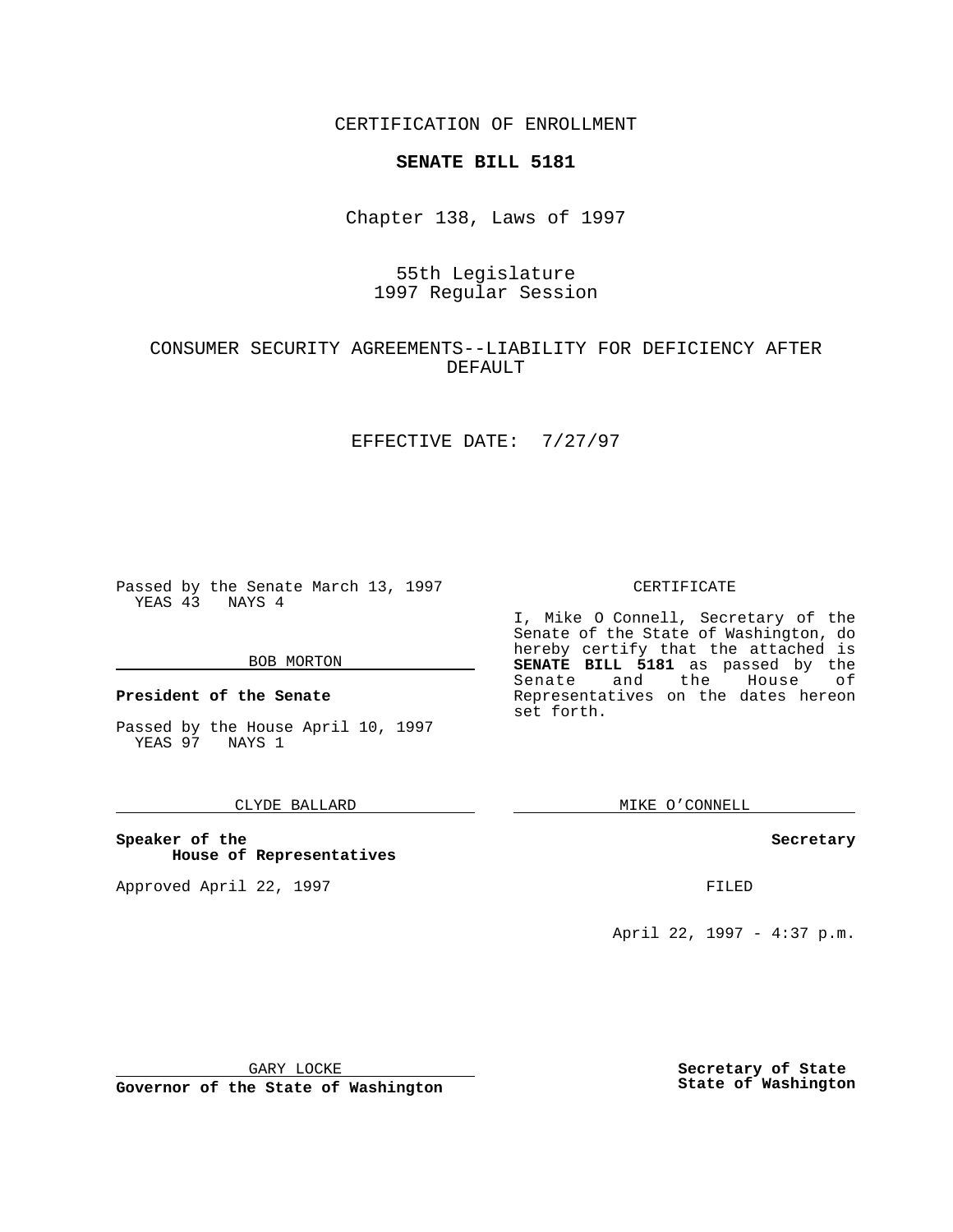## **SENATE BILL 5181** \_\_\_\_\_\_\_\_\_\_\_\_\_\_\_\_\_\_\_\_\_\_\_\_\_\_\_\_\_\_\_\_\_\_\_\_\_\_\_\_\_\_\_\_\_\_\_

\_\_\_\_\_\_\_\_\_\_\_\_\_\_\_\_\_\_\_\_\_\_\_\_\_\_\_\_\_\_\_\_\_\_\_\_\_\_\_\_\_\_\_\_\_\_\_

Passed Legislature - 1997 Regular Session

**State of Washington 55th Legislature 1997 Regular Session By** Senators Roach, Fairley, Prentice, Benton and Winsley Read first time 01/17/97. Referred to Committee on Law & Justice.

1 AN ACT Relating to a debtor's liability for a deficiency after 2 default under a security agreement; and amending RCW 62A.9-501.

3 BE IT ENACTED BY THE LEGISLATURE OF THE STATE OF WASHINGTON:

4 **Sec. 1.** RCW 62A.9-501 and 1981 c 41 s 34 are each amended to read 5 as follows:

 (1) When a debtor is in default under a security agreement, a secured party has the rights and remedies provided in this Part and except as limited by subsection (3) of this section those provided in 9 the security agreement. He or she may reduce his or her claim to judgment, foreclose or otherwise enforce the security interest by any available judicial procedure. If the collateral is documents the secured party may proceed either as to the documents or as to the goods covered thereby. A secured party in possession has the rights, remedies and duties provided in RCW 62A.9-207. The rights and remedies referred to in this subsection are cumulative.

16 ((Notwithstanding any other provision of this Code, in the case of 17 a purchase money security interest in consumer goods taken or retained 18 by the seller of such collateral to secure all or part of its price, 19 the debtor shall not be liable for any deficiency after the secured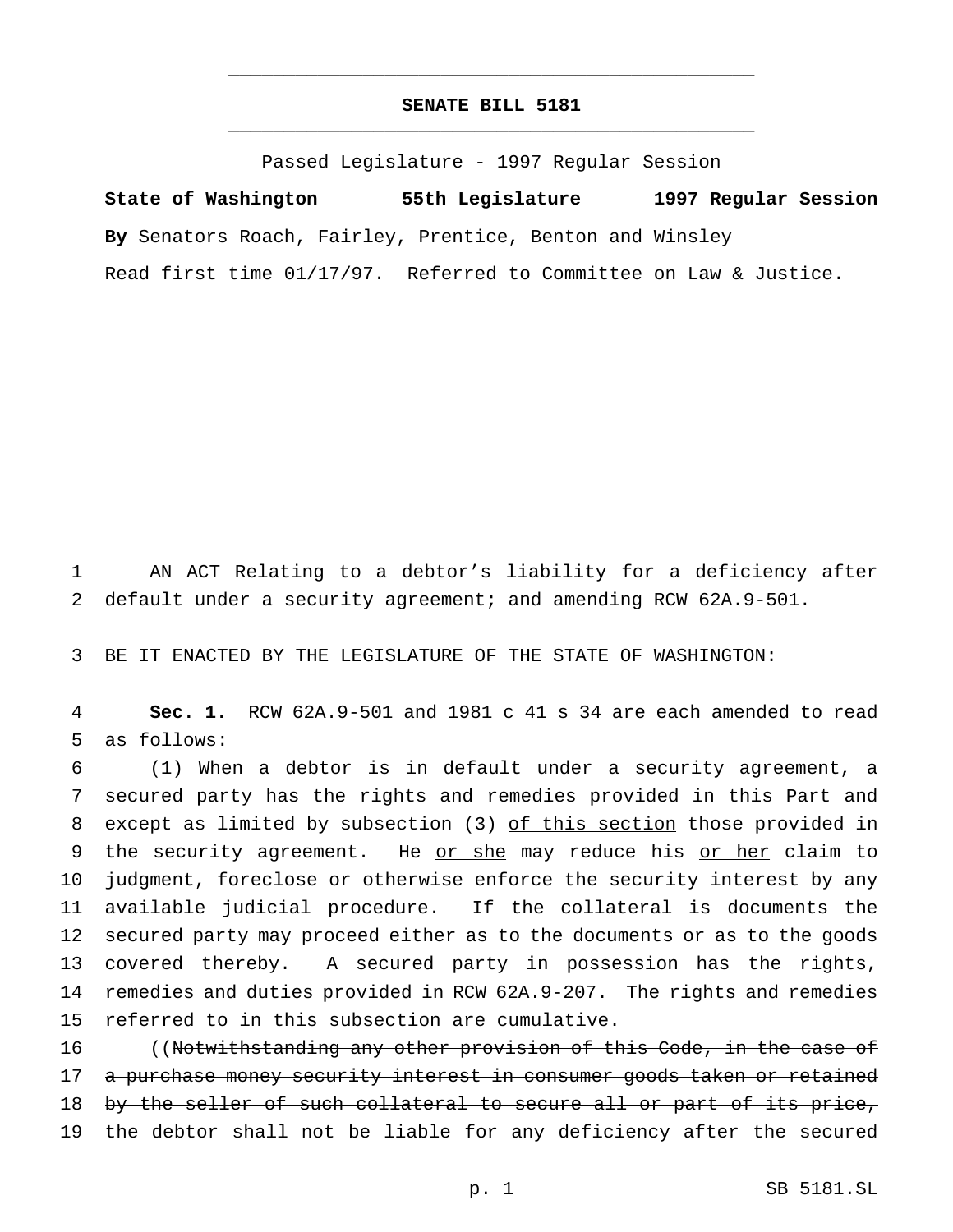party has disposed of such collateral under RCW 62A.9-504 or has retained such collateral in satisfaction of the debt under subsection  $3 + 2$  of RCW  $62A.9 - 505.$ )

 (2) After default, the debtor has the rights and remedies provided in this Part, those provided in the security agreement and those provided in RCW 62A.9-207.

 (3) To the extent that they give rights to the debtor and impose duties on the secured party, the rules stated in the subsections 9 referred to ((below)) in (a) through (e) of this subsection may not be waived or varied except as provided with respect to compulsory disposition of collateral (subsection (3) of RCW 62A.9-504 and RCW 62A.9-505) and with respect to redemption of collateral (RCW 62A.9-506) but the parties may by agreement determine the standards by which the fulfillment of these rights and duties is to be measured if such standards are not manifestly unreasonable:

 (a) subsection (2) of RCW 62A.9-502 and subsection (2) of RCW 62A.9-504 insofar as they require accounting for surplus proceeds of collateral;

 (b) subsection (3) of RCW 62A.9-504 and subsection (1) of RCW 62A.9-505 which deal with disposition of collateral;

 (c) subsection (2) of RCW 62A.9-505 which deals with acceptance of collateral as discharge of obligation;

 (d) RCW 62A.9-506 which deals with redemption of collateral; and (e) subsection (1) of RCW 62A.9-507 which deals with the secured party's liability for failure to comply with this Part.

 (4) If the security agreement covers both real and personal property, the secured party may proceed under this Part as to the 28 personal property or he or she may proceed as to both the real and the 29 personal property in accordance with his or her rights and remedies in respect of the real property in which case the provisions of this Part do not apply.

32 (5) When a secured party has reduced his or her claim to judgment 33 the lien of any levy which may be made upon his <u>or her</u> collateral by virtue of any execution based upon the judgment shall relate back to the date of the perfection of the security interest in such collateral. A judicial sale, pursuant to such execution, is a foreclosure of the security interest by judicial procedure within the meaning of this section, and the secured party may purchase at the sale and thereafter hold the collateral free of any other requirements of this Article.